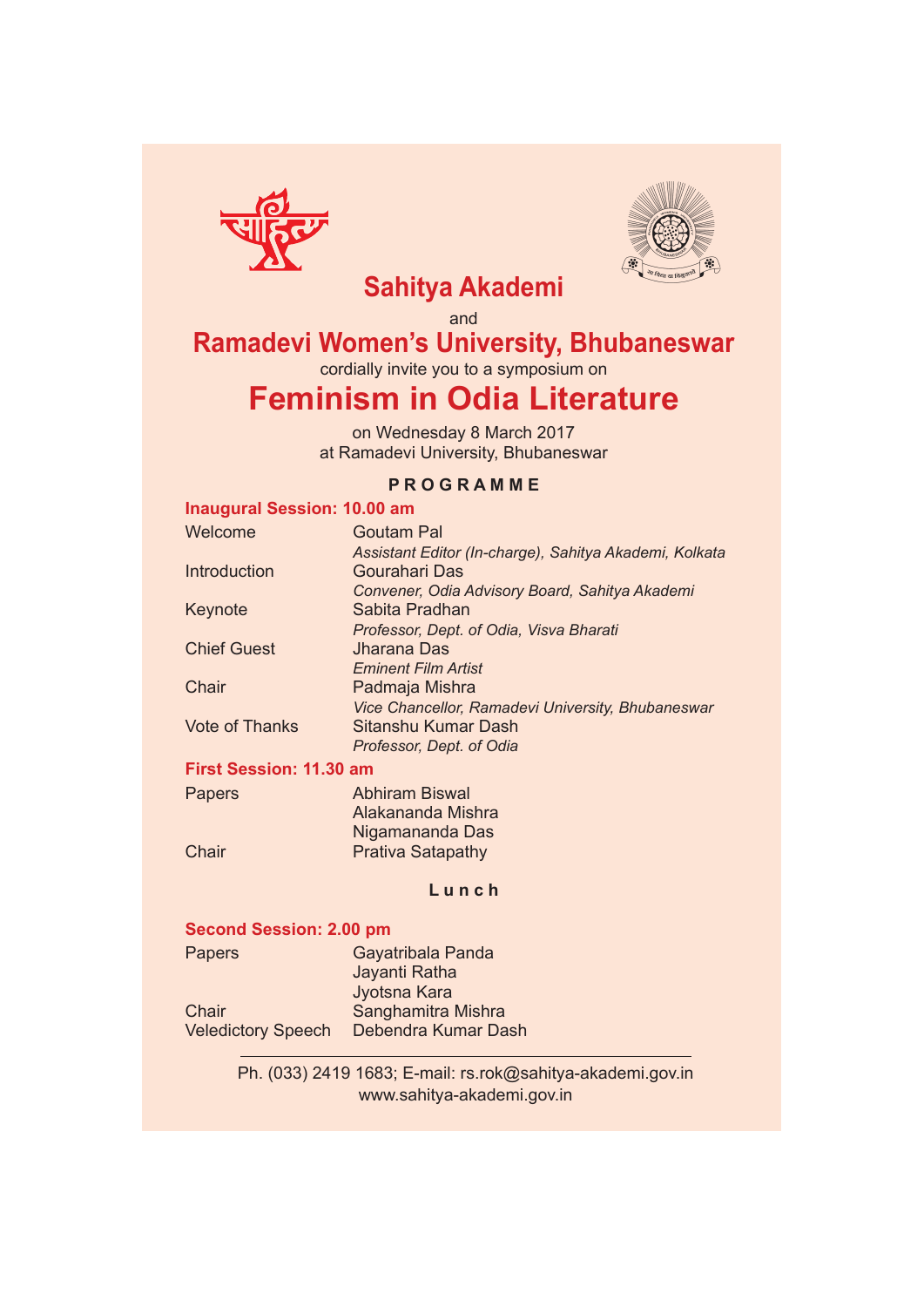



### ସାହିତ୍ୟ ଅକାଦେମି

ଏବଂ

# ରମାଦେବୀ ମହିଳା ବିଶ୍ୱବିଦ୍ୟାଳୟ, ଭୂବନେଶ୍ୱର

ିମଳିତ ଆନୁକୂଲ୍ୟରେ ଆୟୋଜିତ <mark>।</mark>

## ଓଡ଼ିଆ ସାହିତ୍ୟରେ ନାରୀବାଦ

ରମାଦେବୀ ବିଶ୍ୱବିଦ୍ୟାଳୟ, ଭୁବନେଶ୍ୱର

### କା ର୍ଯ୍ୟ ସୂଚୀ

### ଉଦ୍ଘାଟନୀ ଅଧିବେଶନ: ସକାଳ ୧୦ଟା

| ସ୍ୱାଗତ      | ଗୌତମ ପାଲ                                                   |
|-------------|------------------------------------------------------------|
|             | ସହ ସମ୍ପାଦକ (ଭାରପ୍ରାପ୍ତ ଅଧିକାରୀ), ସାହିତ୍ୟ ଅକାଦେମି, କୋଲ୍କାତା |
| ସୂଚନା       | ଗୌରହରି ଦାସ                                                 |
|             | ଆବାହକ, ଓଡ଼ିଆ ଉପଦେଷ୍ଟା ମଞ୍ଜଳୀ, ସାହିତ୍ୟ ଅକାଦେମି              |
| ମୂଳ ଭାଷଣ    | ସବିତା ପ୍ଧାନ                                                |
|             | ଓଡ଼ିଆ ପ୍ରପେସର, ବିଶ୍ୱଭାରତୀ                                  |
| ମୁଖ୍ୟ ଅତିଥି | ଝରଣା ଦାସ                                                   |
|             | ବିଶିଷ୍ଟ ଚଳଚ୍ଚିତ୍ ଅଭିନେତ୍ରୀ                                 |
| ସଭାମୁଖ୍ୟ    | ପଦ୍ମଜା ମିଶ୍ର                                               |
|             | କୁଳପତି, ରମାଦେବୀ ବିଶ୍ୱବିଦ୍ୟାଳୟ                              |
| ଧନ୍ୟବାଦ     | ସିତାଂଶୁ କୁମାର ଦାଶ                                          |
|             | ଓଡ଼ିଆ ପ୍ରେସସର                                              |
|             |                                                            |

#### ପ୍ରଥମ ଅଧିବେଶନ: ୧୧ଟା୩୦

| ପ୍ରବନ୍ଧ ପାଠ | ଅଭିରାମ ବିଶ୍ୱାଳ |
|-------------|----------------|
|             | ଅଳକାନନ୍ଦା ମିଶ୍ |
|             | ନିଗମାନନ୍ଦ ଦାସ  |
| ସଭାମୁଖ୍ୟ    | ପ୍ରତିଭା ଶତପଥୀ  |

ମ ଧ୍ୟା ହୁ ଭୋ ଜ ନ

### ଦ୍ୱିତୀୟ ଅଧିବେଶନ: ଅପରାହ୍ଣ ୨ଟା

| ପ୍ରବନ୍ଧ ପାଠ      | ଗାୟତୀବାଳା ପଞ୍ଜା     |
|------------------|---------------------|
|                  | ଜୟନ୍ତୀ ରଥ           |
|                  | ଚେ୍ୟୋତ୍ସ୍ଥା କର      |
| ସଭାମୁଖ୍ୟ         | ସଂଘମିତା ମିଶ୍ର       |
| ଉଦ୍ଯାପନୀ ବକ୍ତବ୍ୟ | ଦେବେନ୍ଦ୍ର କୁମାର ଦାଶ |